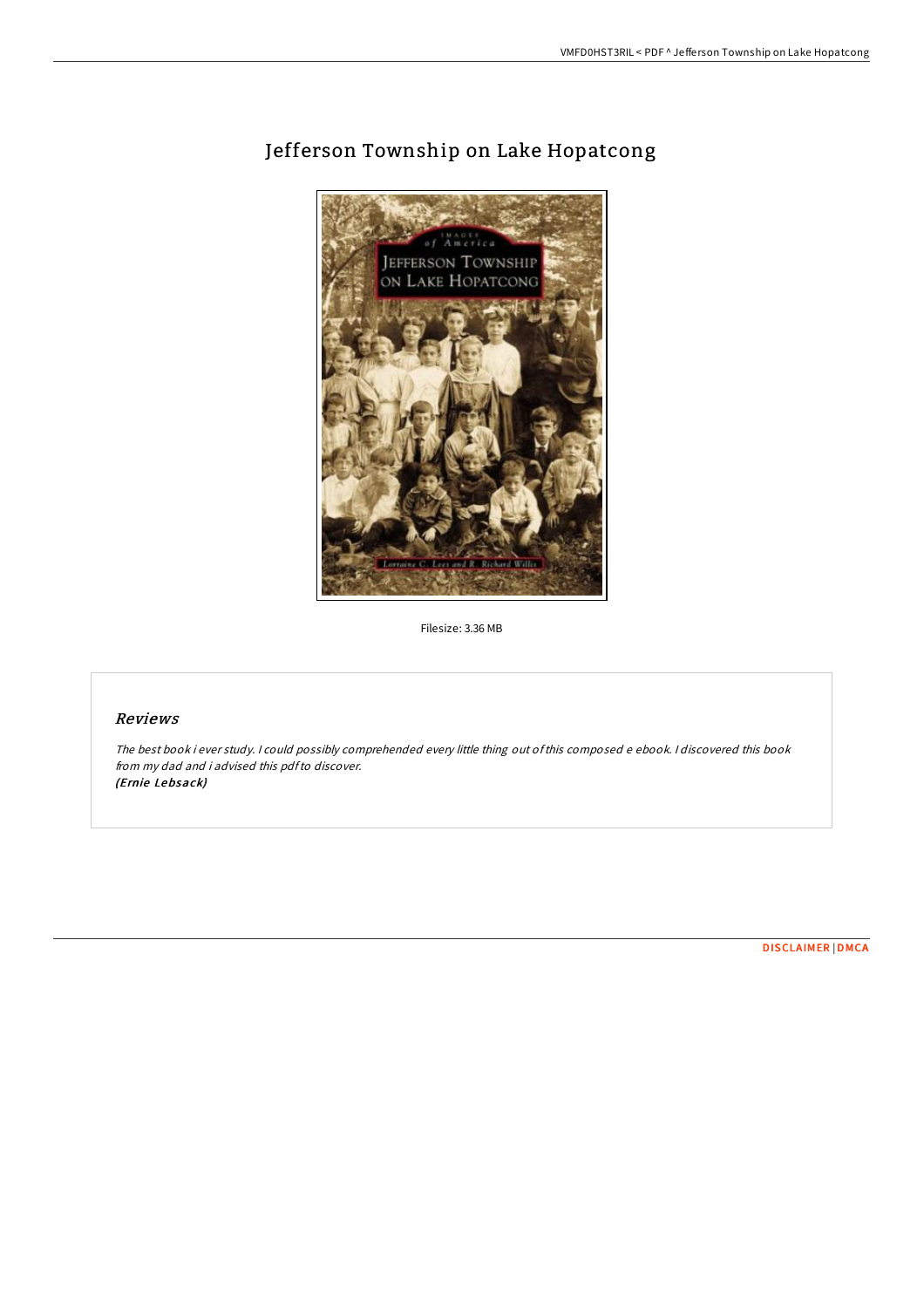## JEFFERSON TOWNSHIP ON LAKE HOPATCONG



Arcadia Publishing (SC), United States, 2001. Paperback. Book Condition: New. 231 x 160 mm. Language: English . Brand New Book. Approximately one half of Jefferson Township is located along the shores of Lake Hopatcong. Incorporated in 1804, Jefferson Township extends east and west from the northern part of the lake, where there are the intricate connections at Hurd Brook, Lake Shawnee, and Lake Winona. In 1826, the dam for the Morris Canal became operational and what was originally Great Pond and Little Pond became Lake Hopatcong, the largest freshwater lake in New Jersey. By the mid-1800s, after the canal was in full swing, the ice and mining industries had begun to flourish. At Nolan s Point, iron ore was loaded into canal boats and icehouses were in operation. Consequently, Nolan s Point became a major hub of Jefferson. Not long afterward, camps, bungalow colonies, hotels, and small seasonal businesses sprang up and the summer community flourished. Theatrical people arrived, and their generosity helped to build the community. These and many other reflections on the history of the lakeside communities of Woodport, Lake Shawnee, Lake Winona, Nolan s Point, Lake Forest, and Prospect Point are gathered in Jefferson Township on Lake Hopatcong.

⊕ Read Jefferson To[wnship](http://almighty24.tech/jefferson-township-on-lake-hopatcong-paperback.html) on Lake Hopatcong Online B Download PDF Jefferson To[wnship](http://almighty24.tech/jefferson-township-on-lake-hopatcong-paperback.html) on Lake Hopatcong